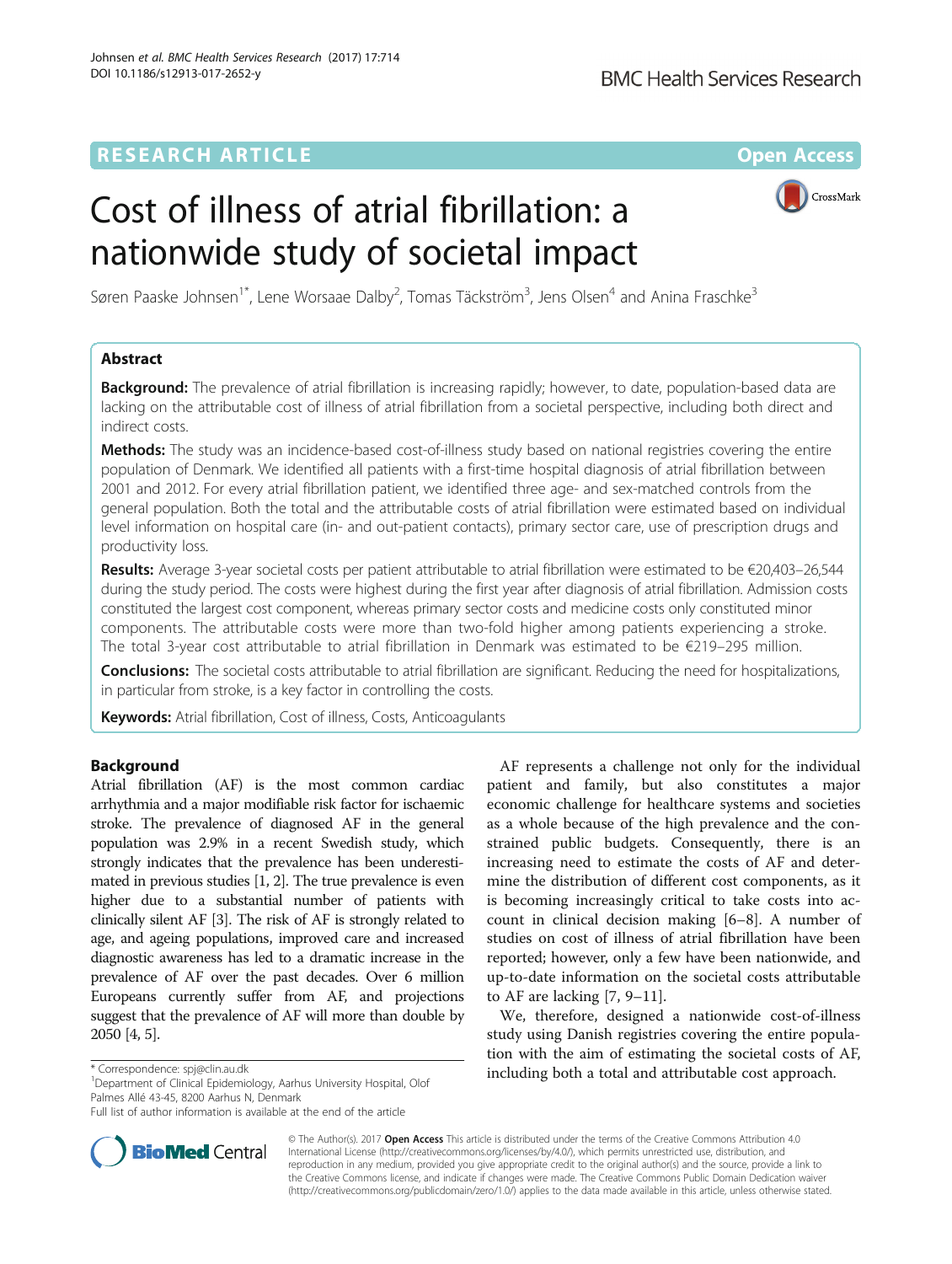## Methods

This study was designed as a historical, registry-based cost-of-illness analysis. Healthcare provision in Denmark is publicly funded with equal access and includes no copayment by the patient in the hospital sector and only a small amount of co-payment for some services in the secondary healthcare sector. Hence, except for some minor co-payment for out-of-hospital pharmacological therapy, all services related to AF (and the complications related to AF care, including bleeding and thromboembolic disease) are free of charge from the patient perspective. In Denmark, there is a long tradition of systematic recording of health service provisions, for example, and it is possible to access and combine a number of high-quality, exhaustive registries at the individualpatient level, with the use of the patient's encrypted social security number. Danish legislation permits researchers and others to access the databases. Ethics committee approval and written informed consent are not required for registry-based research, according to Danish law.

## Patients with atrial fibrillation and general population controls

New (incident) AF patients diagnosed in the period 2001–2012 (inclusive of both years) were identified in the National Patient Registry (International Classification of Diseases, 10th edition [ICD-10] code I48) [\[12](#page-6-0)]. The National Patient Registry contains information on all patients discharged from all Danish non-psychiatric hospitals since 1977 and all emergency room and outpatient specialty clinic visits since 1995. Patients with contacts (admissions or outpatient visits) with AF registered as primary or secondary diagnosis were defined as AF patients. In order to identify only new cases of AF, a washout period of 5 years was used, implying that individuals who have been in contact with a hospital and diagnosed with AF in the period 1996–2000 were excluded from the AF population.

A gender- and age-matched control group of individuals free of AF was identified using the Danish population registry (the Danish Civil Registry) [\[13](#page-6-0)]. For each AF patient, three controls were identified. The same individual was allowed to be used as a control multiple times in different years, but not in the same year. Furthermore, controls for AF patients were only between 18 and 89 years old at incidence as there was lack of potential controls for older AF patients (aged ≥90 years). Therefore, the cost analyses, which depend on the matching, only include 18- to 89-year-old patients.

All included patients had at least 1 year of history and follow-up included in the registries (i.e. a patient diagnosed in November 2012 was 'followed' in the registries until November 2013).

## Costs of AF

A societal perspective was applied including the following six cost types:

- Primary sector costs
- Outpatient costs<br>• Hospital admissie
- Hospital admission costs
- Medicine costs
- Home care costs
- Productivity loss (productivity costs)

Primary sector costs were obtained from the National Health Service Registry, which holds data on all contacts in the primary care sector, including contacts with general practitioners and private practice specialists [\[14](#page-6-0)]. The fee paid to the healthcare professional (e.g. general practitioner) was applied as unit cost estimate for services provided in the primary care sector.

Data on hospital costs were obtained from the National Patient Registry. We used the Danish outpatient charges (DAGS charges) as unit cost estimate for each outpatient contact (including emergency room visits) and the Diagnosis Related Groups (DRG) charges for admissions.

Data on medicine costs were obtained from the Registry of Medicinal Product Statistics, which holds information on all acquisitions of prescription medicine at Danish pharmacies, including prices [[15](#page-6-0)]. The market price was applied as unit cost estimate for each acquisition.

Home care costs included both costs at own home and from nursing homes. The Danish municipalities provide these home care services, and the data originate from the municipalities' own registry, which was accessed via Statistics Denmark. The data were available from 2008 onwards. Data on care in nursing homes were, however, only available until 2012. The registry includes information about the services (measured in minutes) each individual has been granted every month with respect to both nursing and practical help. In order to approximate this into a cost estimate, gross wages for nurses and home-helpers were applied from the Salary Data Office of Municipalities and Regions. In order to estimate an hourly salary, the annual salary was divided by 1628 h, which is the number of effective working hours per year given a 37-h working week. To translate the wage into a cost, a 75% overhead charge was added covering administration costs and transportation.

Productivity losses were estimated using weekly employment data from the DREAM database (The longitudinal database of The Danish Agency for Labour Market and Recruitment). The DREAM database includes all individuals who have received labour market-related transfer payments since 1991 [[16](#page-6-0)]. With DREAM, it was estimated what fraction of the baseline year as well as the 1st, 2nd, and 3rd year after AF an individual was employed.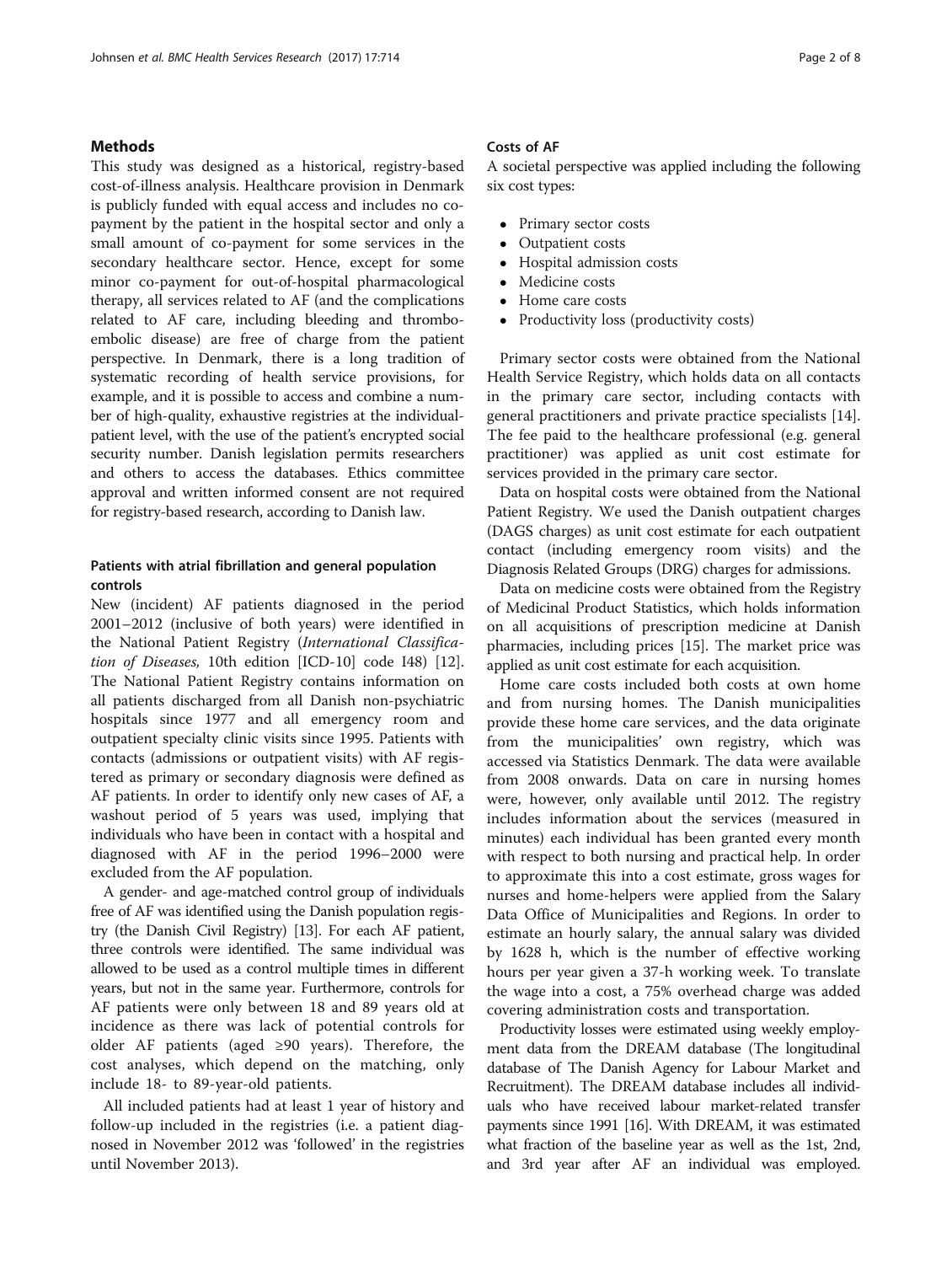Individuals who have never received public transfers do not appear in DREAM. Individuals, who do not appear in DREAM and who are aged ≤65 years, were treated as individuals who have worked for the entire year. Furthermore, individuals aged >65 years were treated as if they were not employed (i.e. retired) independent of their employment status according to DREAM. This was done in order to create consistency in the way individuals who appear in DREAM and those who do not were treated.

The productivity value for each individual was estimated by multiplying the estimated yearly employment fraction with a gender-specific gross average wage, adjusted for the number of effective working hours per week performed by each gender. With the productivity value of each individual, the productivity loss in year t was estimated as the productivity value in year t minus the productivity value in the baseline year. This was defined as the total productivity loss (productivity costs). The attributable cost in terms of productivity loss was the productivity loss for the AF patient minus the productivity loss for the controls. All costs were inflated to 2013 price levels. Primary sector costs, outpatient costs and hospital admission costs were inflated using the price and salary index from the Danish Regions. Similarly, medicine costs were inflated using the medicine price index from Danish Regions. For the estimates of home care costs and productivity losses, constant 2013 prices were used for salaries and earnings, respectively. The salaries for nurses and home-helpers were identified using yearly gross wages for municipally employed nurses and home-helpers, whereas the productivity values were estimated using per-hour earnings from the private sector. Future costs in year 2 and in year 3 were discounted by 4% per year.

## Data analysis

We first determined the yearly incidence and prevalence of AF. The AF prevalence estimates were based on the AF patients diagnosed between 2001 and 2012. The number of prevalent AF patients in a given year (by the end of the year) was, thus, the number of new cases plus the number of AF patients from previous years minus the number of deaths. The denominator was the total Danish population aged 18 years or older in the given year. The mortality among AF patients relative to the controls was measured as the percentage of both AF patients and controls who died in the 1st, 2nd and 3rd year after AF diagnosis. Information about deaths was retrieved from the National Causes of Death Registry. Information on the general population, including age- and sex-distribution, was obtained from Statistics Denmark.

We then estimated the costs of AF, including the costs in the 1st, 2nd and 3rd year after the AF diagnosis, using both a total cost and attributable cost approach.

The total costs for every individual  $i$  in year t was defined as:

$$
Total cost_{i,t}^{AF} = \sum\nolimits_{x=1}^{X} Cost_{i,x,t}^{AF} - Cost_{i,x,0}^{AF},
$$

where AF is an abbreviation for "AF patient", t is the year of interest (i.e. 1st, 2nd or 3rd year after AF diagnosis), 0 is the year leading up to the AF diagnosis, x is the type of cost (e.g. outpatient cost, admission cost, etc.). If an AF patient was diagnosed on 1 April 2008, the total costs in the 1st year after AF would be his or her costs from 1 April 2008 to 31 March 2009 minus his or her costs from 1 April 2007 to 31 March 2008.

The attributable costs are the total costs of AF minus the total costs among the controls in accordance with previous publications [[17,](#page-6-0) [18\]](#page-7-0). Hence, attributable costs were estimated as a difference-in-difference in which the difference between costs for cases (AF patients) and controls was regarded as being attributable to the AF.

$$
Attributeable cost_t^{AF} = \sum_{x=1}^X \Big( Cost_{x,t}^{AF} - Cost_{x,0}^{AF} \Big) - \Big( Cost_{x,t}^C - Cost_{x,0}^C \Big)
$$

Since AF patients and controls were not necessarily part of the analysis during the entire 3 years, due to either death or the conclusion of the study, their costs were weighted by the fraction of the time they were part of the analysis.

Finally, we performed a subgroup analysis among AF patients subsequently diagnosed with ischaemic stroke (ICD-10 codes I63, I64). This was done in order to assess the cost impact of ischaemic stroke in AF patients. That is, in the National Patient Registry for the 1st, 2nd or 3rd year following the AF diagnosis, we identified all AF patients, with a subsequent hospital contact for ischaemic or non-specified stroke. In order to ensure that only new cases of stroke were included, a 5-year wash out period was applied.

The total cost of AF and subsequent stroke was, for every patient, a measure of his or her costs in year t (after the AF diagnosis) minus his or her costs in the baseline year (i.e. the year up to the AF diagnosis). In this subanalysis, patients were also categorized according to the incidence year of stroke (i.e. AF patients, stroke year 1; AF patients, stroke year 2; and AF patients, stroke year 3 – where stroke year 1 indicates that the patient were diagnosed with stroke within the first year following AF).

The attributable cost was estimated as the total cost of an AF patient with subsequent stroke minus the total cost among AF patients without stroke (i.e. AF patients without stroke are the controls). Again, attributable costs were estimated as a difference-in-difference.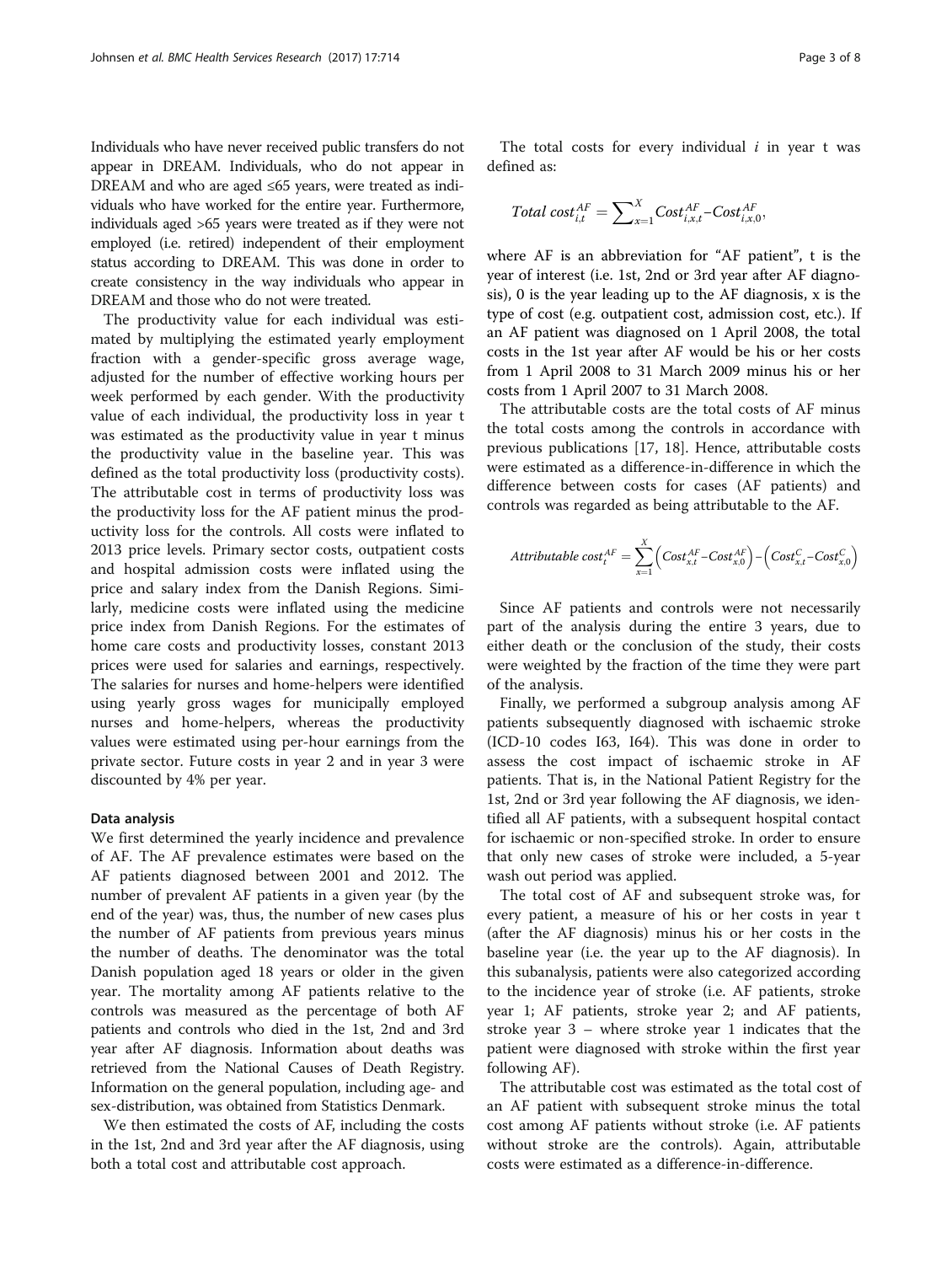### Results

A total of 193,265 patients were registered with a firsttime hospital diagnosis of AF during the study period from 2001 to 2012. The yearly incidence varied from 15,066 to 18,094, which corresponded to incidence rates of 3.6–4.1 per 1000 person-years (Table 1). The incidence and overall incidence rate was highest in the most recent years; however, the age-specific incidence rates in general appeared stable throughout the study period (Table 1).

The prevalence of AF in the Danish population in 2012 (i.e. the latest available year) was 107,526, corresponding to a prevalence proportion of 24.6 per 1000 persons (Table 2). The highest prevalence proportion was observed among persons aged ≥76 years, particularly men.

## Individual-level cost of AF

The total and attributable average individual-level cost of AF for years 1–3 after the first AF diagnosis are presented in Table [3](#page-4-0). That is, the average cost per AF patient during the 1st, 2nd and 3rd years after the AF diagnosis date minus the average cost per patient the year before the AF diagnosis date. The table includes data on patients diagnosed in 2010, which was the latest available year enabling 3 years of follow-up. The analyses were, however, also done for the preceding years and the results were comparable to the population from 2010 (data not shown). Using the total cost approach, the total cost per AF patient, 1–3 year after the AF incidence date, was estimated to be  $€32,156$  for patients diagnosed in 2010. The amount varied from  $\epsilon$ 27,516 to  $€36,701$  during the study period. The costs were highest during the first year. Admission costs constitute the relative highest cost component followed by cost of lost productivity (Fig. [1](#page-4-0)). Primary sector and medicine costs constituted only small proportions of the total costs (i.e. less than 2% each).

When using the attributable cost approach, the average cost per AF patient, 1–3 years after the AF incidence date, was €22,878 for patients diagnosed in 2010 (Table [3](#page-4-0)). During the study period, this amount varied from  $\epsilon$ 20,403 to  $\epsilon$ 26,544. The costs were also highest within the first year after AF diagnosis, and admission

Table 2 Prevalence and prevalence proportion (per 1000 persons) of patients with a hospital diagnosis of atrial fibrillation in Denmark in 2012

|       |            | Prevalence | Prevalence proportion |
|-------|------------|------------|-----------------------|
| Women | $18 - 65y$ | 13,686     | 7.9                   |
|       | $66 - 75y$ | 13,860     | 50.2                  |
|       | $76 + y$   | 19,457     | 89.2                  |
| Men   | $18 - 65y$ | 28,093     | 16.0                  |
|       | $66 - 75y$ | 18,794     | 73.4                  |
|       | $76+ y$    | 13,636     | 96.8                  |
| Total |            | 107,526    | 24.6                  |

costs constituted the largest cost component (71.1% for patients diagnosed in 2010) (Fig. [1\)](#page-4-0).

In Table [4](#page-5-0), the estimated total cost per AF patient, with or without subsequent ischaemic stroke, is shown. As for Table [3](#page-4-0), only data on patients diagnosed with AF in 2010 are shown; however, similar findings were seen for patients diagnosed in the preceding years. The costs over a 3-year period for AF patients experiencing stroke within the first year after AF diagnosis were markedly higher than the costs for AF patients free of stroke. The primary cost driver was the admission costs; however, home care costs for AF patients with subsequent stroke are also high compared with the similar costs for AF patients free of stroke. By contrast, the costs for outpatient care were marginally lower for patients with ischaemic stroke. For both AF patients free of stroke and AF patients with subsequent stroke, the medicine costs are relatively low, but these costs are highest for AF patients with stroke.

#### National-level cost of AF

Table [5](#page-5-0) presents estimates for the total and attributable cost for AF patients in Denmark (given the total cost/attributable cost per patient approach and the number of patients, N). For the yearly cohorts of incident AF patients, the total cost in Denmark during the first 3 years varied from €297 million to €428 million during the study period. For patients diagnosed in 2010, the total costs were €396,204,346.

**Table 1** Incidence rate (per 1000 person-years) of first-time hospital contacts for atrial fibrillation in Denmark 2001–2012

|       |             | 2001 | 2002 | 2003 | 2004 | 2005 | 2006 | 2007 | 2008 | 2009 | 2010 | 22,011 | 2012 |
|-------|-------------|------|------|------|------|------|------|------|------|------|------|--------|------|
| Women | $18 - 65$ y | 0.7  | 0.7  | 0.7  | 0.7  | 0.7  | 0.8  | 0.8  | 0.8  | 0.9  | 0.8  | 0.9    | 0.9  |
|       | $66 - 75$ y | 7.7  | 7.8  | 7.2  | 7.1  | 7.0  | 7.1  | 7.4  | 7.3  | 7.1  | 7.6  | 7.8    | 7.6  |
|       | $76 + y$    | 20.4 | 20.6 | 20.9 | 20.0 | 20.2 | 20.1 | 20.2 | 19.9 | 20.7 | 21.5 | 22.2   | 21.8 |
| Men   | $18 - 65$ y | 1.5  | 1.4  | 1.5  | 1.5  | 1.6  | 1.6  | 1.6  | 1.7  | 1.7  | 1.7  | 1.8    | 1.7  |
|       | $66 - 75$ v | 12.4 | 12.0 | 11.8 | 11.5 | 11.5 | 11.1 | 11.4 | 11.3 | 11.3 | 12.0 | 12.3   | 11.9 |
|       | $76 + y$    | 26.3 | 26.3 | 25.4 | 25.8 | 24.7 | 24.0 | 24.3 | 23.9 | 23.9 | 25.5 | 25.5   | 26.8 |
| Total |             | 3.7  | 3.7  | 3.6  | 3.6  | 3.7  | 3.6  | 3.7  | 3.7  | 3.8  | 4.0  | 4.1    | 4.1  |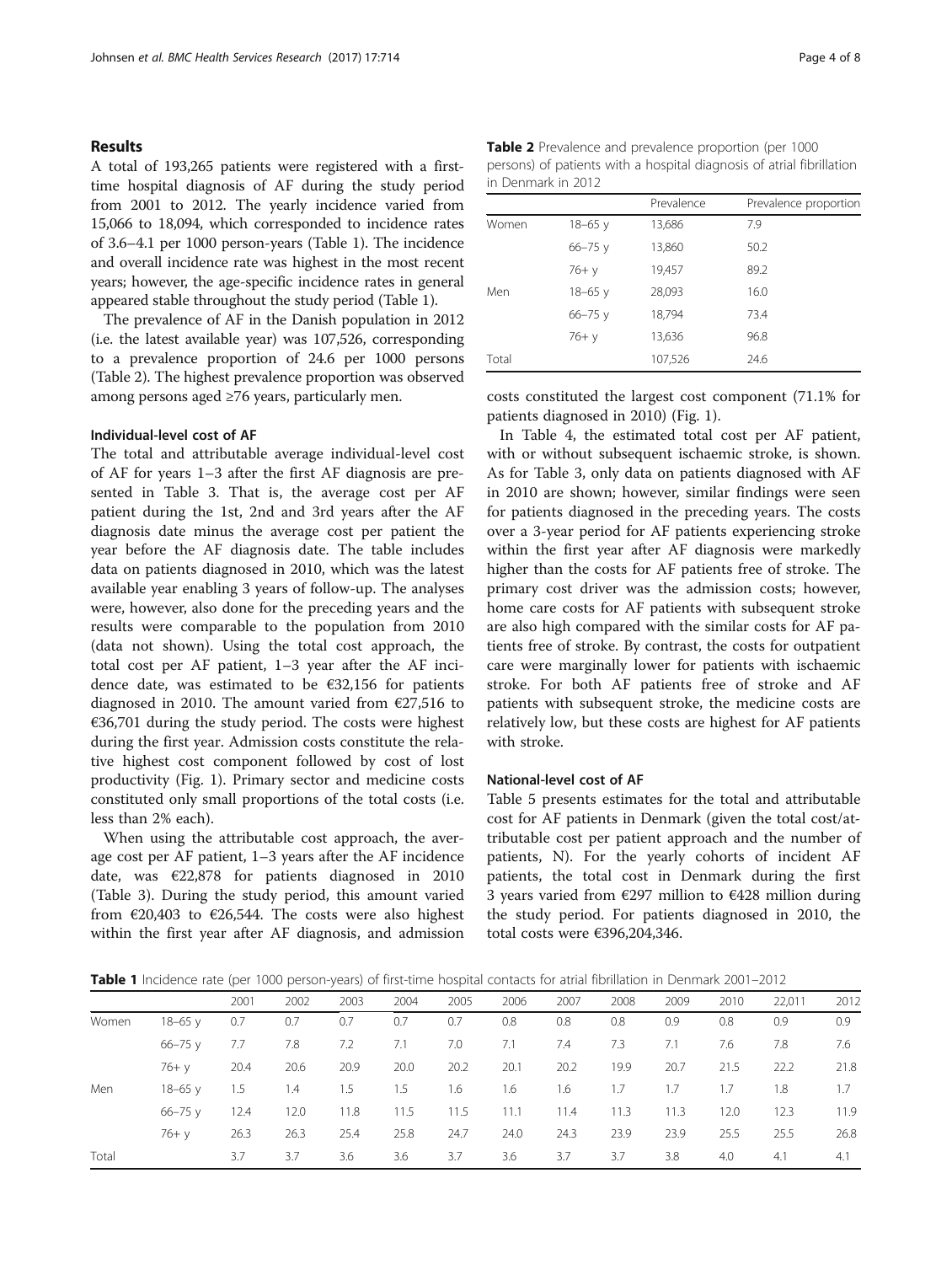|                          | Cost, year 1<br>$(N = 15,237$ AF patients) |              | Cost, year 2<br>$(N = 11,403$ AF patients) |              | Cost, year 3<br>$(N = 9734$ AF patients) |              | Sum, year 1-3 |              |
|--------------------------|--------------------------------------------|--------------|--------------------------------------------|--------------|------------------------------------------|--------------|---------------|--------------|
|                          | Total                                      | Attributable | Total                                      | Attributable | Total                                    | Attributable | Total         | Attributable |
| Primary sector costs     | 222                                        | 206          | 121                                        | 103          | 75                                       | 80           | 418           | 389          |
| Outpatient costs         | 1708                                       | 1533         | 567                                        | 388          | 399                                      | 203          | 2673          | 2125         |
| Hospital admission costs | 6657                                       | 6336         | 5457                                       | 5398         | 4456                                     | 4531         | 16.570        | 16,265       |
| Medicine costs           | 169                                        | 143          | 186                                        | 155          | 210                                      | 186          | 564           | 484          |
| Productivity loss        | 2012                                       | 824          | 2697                                       | 191          | 3824                                     | 160          | 8533          | 1176         |
| Home care costs          | 1237                                       | 992          | 1241                                       | 819          | 920                                      | 629          | 3397          | 2439         |
| Total                    | 12.005                                     | 10.034       | 10,268                                     | 7055         | 9883                                     | 5788         | 32.156        | 22,878       |

<span id="page-4-0"></span>Table 3 Total<sup>a</sup> and attributable<sup>b</sup> average cost per individual in years 1–3 after a first-time hospital diagnosis of atrial fibrillation

a<br>Total costs after AF diagnosis was defined as the average cost per AF-patient 1st, 2nd and 3rd year after the AF diagnosis date (including primary sector, outpatient, hospital admission, medicine, productivity loss and home care) minus the average cost per patient the year before the AF diagnosis date <sup>b</sup>The total costs of AF minus the total costs among the controls. Data are from the latest available year with up to 3 years of follow-up (i.e. patients diagnosed with atrial fibrillation in 2010). All costs are in euros and based on 2013 prices

The corresponding cost attributable to AF in Denmark was estimated to be €219–295 million. Hospital admission costs constituted the majority. Out of the €219–295 million, the direct healthcare cost (primary sector costs, outpatient costs, hospital admission costs and medicine costs) comprised  $€194-263$  million. For patients diagnosed in 2010, the attributable costs were €289,684,981.

## **Discussion**

AF is characterized by a high incidence and prevalence, particularly among the elderly, as demonstrated in our nationwide study. The societal costs for handling AF and its consequences for the individual patient are substantial, particularly the high costs of hospital admissions in relation to AF, whereas other cost components including cost for primary care and medicine only play a minor role. Prevention of stroke is a key component as illustrated by the huge difference in costs for AF patients with and without a subsequent stroke. Due to the high incidence and prevalence, the costs of AF at a national level were very high.

Our findings confirm and extend previous cost-ofillness studies [[7, 9](#page-6-0)–[11](#page-6-0)]. Our study is, to the best of our knowledge, the first nationwide study aiming to estimate the societal costs attributable to AF. In doing so, we considered both the costs in the year preceding the AF diagnosis and the costs experienced by general population controls without AF. Furthermore, we applied a broad perspective including not only the cost of hospital care (including admissions and outpatient visits), primary sector care and medicine, but also the cost of home care and cost of lost productivity.

The total healthcare costs in Denmark are approximately  $E14$  billion per year. According to our estimates, the total healthcare costs attributable to AF amounted to €194–263 million during our study period, corresponding to 1.3–1.7% of the total healthcare costs. This estimate is in accordance, but most likely more accurate, than a previous UK study, which, based on data from 1995, estimated that the direct costs of AF constituted 0.9–2.4% of the UK healthcare budget in 2000 [[11\]](#page-6-0). The disturbingly high costs are already a challenge to the



from the latest available year with up to 3 years of follow-up (i.e., patients diagnosed with atrial fibrillation in 2010). \*Total costs after AF diagnosis (including primary sector, outpatient, hospital admission, medicine, production loss and home care) minus the costs in the preceding year. \*\*Total costs of AF minus the total costs among the controls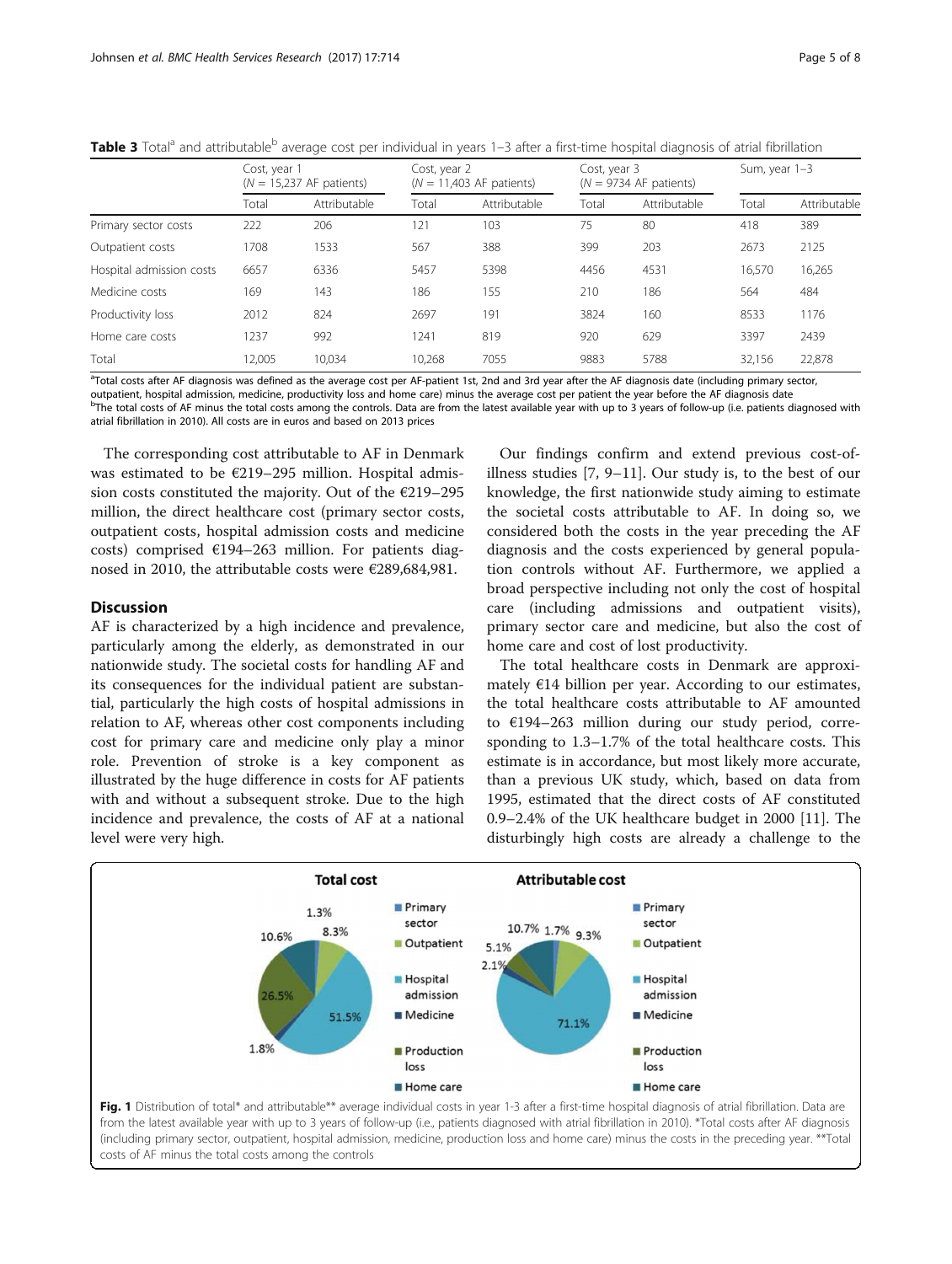|                          | Patients without ischemic stroke<br>Sum of costs, years 1-3<br>$(N = 13,492$ AF patients) | Patients with ischemic stroke<br>Sum of costs, years 1-3<br>$(N = 682$ AF patients) | Average costs attributable to ischemic stroke<br>Sum of costs, years 1-3 |  |  |  |
|--------------------------|-------------------------------------------------------------------------------------------|-------------------------------------------------------------------------------------|--------------------------------------------------------------------------|--|--|--|
| Primary sector costs     | 365                                                                                       | 1412                                                                                | 1047                                                                     |  |  |  |
| Outpatient costs         | 2670                                                                                      | 2314                                                                                | $-357$                                                                   |  |  |  |
| Hospital admission costs | 15,112                                                                                    | 63,692                                                                              | 48,580                                                                   |  |  |  |
| Medicine costs           | 554                                                                                       | 861                                                                                 | 307                                                                      |  |  |  |
| Productivity loss        | 8660                                                                                      | 8919                                                                                | 258                                                                      |  |  |  |
| Home care costs          | 2703                                                                                      | 12,312                                                                              | 9609                                                                     |  |  |  |
| Total                    | 30,066                                                                                    | 89,510                                                                              | 59,443                                                                   |  |  |  |

<span id="page-5-0"></span>Table 4 Total average cost per individual in years 1-3 after a first-time hospital diagnosis of atrial fibrillation according to occurrence of ischaemic stroke within the first year after diagnosis

Attributable cost reflects cost attributable to ischaemic stroke and was estimated as the total cost of AF patient with subsequent stroke minus the total cost among AF patients without stroke. Data are from the latest available year with up to 3 years of follow-up (i.e. patients diagnosed with atrial fibrillation in 2010). All costs are in euros and based on 2013 prices

healthcare systems and appear to correspond or exceed the estimated costs of other major diseases including depression, osteoporosis and breast cancer [\[7](#page-6-0)]. The observed growth in the incidence of AF in our study and projections for the future indicate that the impact is likely to grow even further in the coming decades [[4\]](#page-6-0).

Looking at the distribution of cost components, it is somewhat difficult to make direct comparisons between the existing cost-of-illness studies due to differences in methodology; however, it is a strikingly consistent finding that hospital admission for AF and AF-related complications is the dominant cost component [[6](#page-6-0)–[8\]](#page-6-0). Stroke is the most feared complication of AF from a patient and clinician perspective, but our findings also emphasize the importance of ensuring effective stroke prevention in AF patients from a cost perspective, as the costs attributable to AF were substantially higher among AF patients who experienced a subsequent stroke. Although the cost implications of stroke in patients with AF are dramatic, they are not unexpected as AF is associated with a higher risk of adverse outcomes following

stroke (including increased risk of in-hospital medical complications, longer length of stay, lower functional level, increased case-fatality and, possibly, higher risk of recurrent stroke episodes) [[19, 20](#page-7-0)]. Please note that our findings reflect not only that there are overall differences in the costs between the AF patients with and without ischaemic stroke, but also that there are differences in the distribution of the costs. Thus, costs related to hospital admission were substantially higher among AF patients suffering an ischaemic stroke, whereas the costs for outpatient care were marginally lower. These differences are not unexpected and are in line with clinical experience (e.g. an AF patient without a stroke may initiate oral anticoagulation therapy in an outpatient clinic, whereas an AF patient with a stroke may initiate oral anticoagulation during a stroke-related hospital admission).

The strengths of our study included the nationwide, population-based, controlled study design with inclusion of three matched general population controls for each AF patient, as well as the use of prospectively collected registry data. There is a long tradition for registry-based

|                          | Cost, year 1<br>$(N = 15,237$ AF patients) |                | Cost, year 2<br>$(N = 11,403$ AF patients) |                | Cost, year 3<br>$(N = 9734 AF$ patients) |                | Sum, years 1-3 |                |
|--------------------------|--------------------------------------------|----------------|--------------------------------------------|----------------|------------------------------------------|----------------|----------------|----------------|
|                          | Total*                                     | Attributable** | Total*                                     | Attributable** | Total*                                   | Attributable** | Total*         | Attributable** |
| Primary sector costs     | 3,380,355                                  | 3,131,643      | 1,379,417                                  | 1,179,182      | 732,007                                  | 774,842        | 5,491,779      | 5,085,667      |
| Outpatient costs         | 26,019,512                                 | 23,363,782     | 6,460,893                                  | 4,425,880      | 3,883,182                                | 1,979,153      | 36,363,587     | 29,768,816     |
| Hospital admission costs | 101,439,528                                | 96,538,218     | 62,222,657                                 | 61,554,643     | 43,377,643                               | 44,102,582     | 207,039,828    | 202,195,443    |
| Medicine costs           | 2,569,889                                  | 2,183,094      | 2,116,885                                  | 1,771,149      | 2,041,190                                | 807,702        | 6,727,964      | 5,761,946      |
| Productivity loss        | 30,659,407                                 | 12,562,422     | 30,754,554                                 | 2,183,733      | 37,219,783                               | 1,556,676      | 98,633,744     | 16,302,831     |
| Home care costs          | 18,848,653                                 | 15,113,054     | 14,148,496                                 | 9,336,404      | 8,950,296                                | 6,120,822      | 41,947,445     | 30,570,279     |
| Total                    | 182,917,343                                | 152,892,214    | 117,082,902                                | 80,450,991     | 96,204,100                               | 56,341,777     | 396,204,346    | 289,684,981    |

Table 5 Total and attributable cost at national level in years 1–3 after a first-time hospital diagnosis of atrial fibrillation

\*Total costs after AF diagnosis (including primary sector, outpatient, hospital admission, medicine, productivity loss and home care) minus the costs in the preceding year

\*\*The total costs of AF minus the total costs among the controls

Data are from the latest available year with up to 3 years of follow-up (i.e. patients diagnosed with atrial fibrillation in 2010). All costs are in euros and based on 2013 prices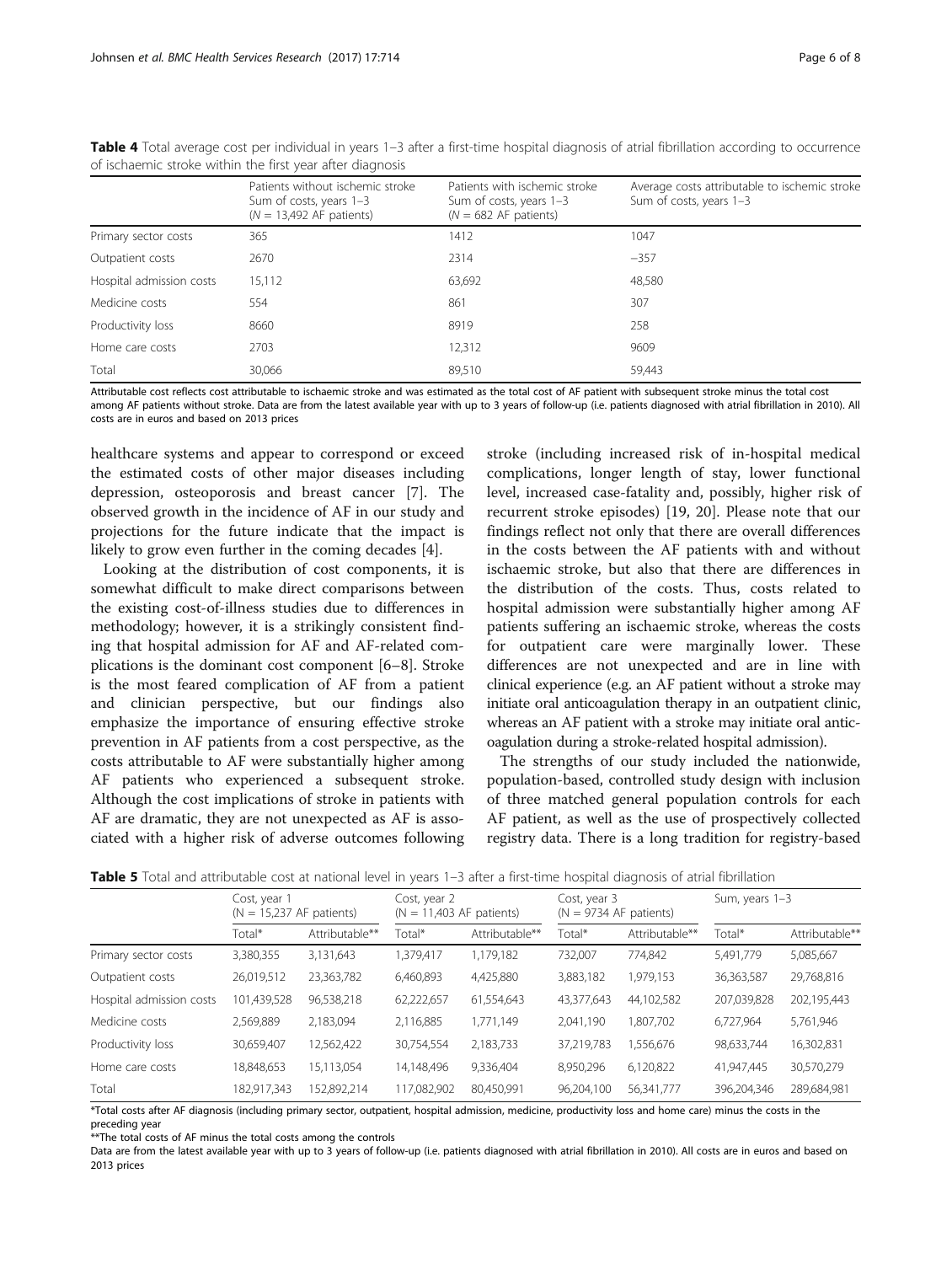<span id="page-6-0"></span>research in Denmark and the included registries are, in general, considered to be highly accurate as they are all used for administrative purposes. The predictive values of the AF and stroke diagnoses recorded in the National Patient Registry have been examined previously and reported to be more than 90% [[21](#page-7-0), [22](#page-7-0)].

The limitations include the use of standard charges and fees as unit costs for admissions, outpatient contacts and GP visits. These may not reflect the true resource use accurately; however, they were considered to be the best available proxies for the true resource use. Furthermore, even though our study applies a broad perspective, including the cost of home care and cost of lost productivity, all costs (e.g. costs for short-term sick leave) were not included. The applied registry (the DREAM database) only included information on longterm sick leave/absence. Other costs for patients and relatives (e.g. transportation time associated with hospital contacts or costs for non-prescription medicine) and possible costs of informal care provided by spouse or another close relative were also not included. Our estimates for the costs of AF are, therefore, likely to be conservative.

## Conclusion

Our study documents the substantial societal costs attributable to AF using nationwide Danish registries covering the entire population. The costs represents a huge challenge for societies in the coming decades due to increasing incidence of AF. Healthcare costs, particularly hospital admissions, are the main cost component and these costs are strongly influenced by the occurrence of stroke, the most important medical complication of AF. Effective prevention of stroke in patients with AF is therefore paramount both from a clinical and economical perspective.

#### Abbreviations

AF: atrial fibrillation; DAGS: Danish outpatient charges; DREAM database: The longitudinal database of The Danish Agency for Labour Market and Recruitment; DRG: Diagnosis -Related Groups; ICD-10: International Classification of Diseases, 10th edition; UK: United Kingdom

#### Acknowledgements

Not Applicable.

#### Funding

The study was financed by Bayer.

#### Availability of data and materials

According to Danish law, access to public Danish registries is only possible for researchers affiliated with a Danish research institution and after approval by the Danish Data Protection Agency.

#### Authors' contributions

SPJ, LWD, TT, JO and AF designed the study and critically revised the manuscript for important intellectual content. JO had full access to all of the data in the study and takes responsibility for the integrity of the data and the accuracy of the data analysis. SPJ drafted the original manuscript. All authors read and approved the final manuscript.

#### Ethics approval and consent to participate

This study was approved by the Danish Data Protection Agency (J.nr. 2014– 54-0664). Ethics committee approval and written informed consent are not required for registry-based research according to Danish law.

#### Consent for publication

Not Applicable.

#### Competing interests

LWD, TT and AF are employees of Bayer. SPJ has served as an advisory board member for Bayer, BMS, Pfizer and St Jude; a consultant for Bayer, BMS and Pfizer and a speaker for Bayer, BMS, Pfizer, Boehringer-Ingelheim and St Jude. Incentive is a paid vendor of Bayer.

#### Publisher's Note

Springer Nature remains neutral with regard to jurisdictional claims in published maps and institutional affiliations.

#### Author details

<sup>1</sup>Department of Clinical Epidemiology, Aarhus University Hospital, Olof Palmes Allé 43-45, 8200 Aarhus N, Denmark. <sup>2</sup>Bayer Denmark, Copenhagen, Denmark.<sup>3</sup> Bayer Sweden, Solna, Sweden. <sup>4</sup>Incentive, Holte, Denmark

### Received: 19 February 2017 Accepted: 2 November 2017 Published online: 10 November 2017

#### References

- 1. Friberg L, Bergfeldt L. Atrial fibrillation prevalence revisited. J Intern Med. 2013;274:461–8.
- 2. Savelieva I, Camm J. Update on atrial fibrillation: part I. Clin Cardiol. 2008;31:55–62.
- 3. Svennberg E, Engdahl J, Al-Khalili F, et al. Mass screening for untreated Atrial fibrillation: the STROKESTOP study. Circulation. 2015;131:2176–84.
- 4. Colilla S, Crow A, Petkun W, et al. Estimates of current and future incidence and prevalence of atrial fibrillation in the U.S. adult population. Am J Cardiol. 2013;112:1142–7.
- 5. European Heart Rhythm Association, European Association for Cardio-Thoracic Surgery, Camm AJ, Kirchhof P, Lip GY, et al. Guidelines for the Management of Atrial Fibrillation: the task force for the management of Atrial fibrillation of the European Society of Cardiology (ESC). Eur Heart J. 2010;31:2369–429.
- 6. Wolowacz SE, Samuel M, Brennan VK, Jasso-Mosqueda JG, Van Gelder IC. The cost of illness of atrial fibrillation: a systematic review of the recent literature. Europace. 2011;13:1375–85.
- 7. Ericson L, Bergfeldt L, Björholt I. Atrial fibrillation: the cost of illness in Sweden. Eur J Health Econ. 2011;12:479–87.
- 8. Jönsson L, Eliasson A, Kindblom J, Almgren O, Edvardsson N. Cost of illness and drivers of cost in atrial fibrillation in Sweden and Germany. Appl Health Econ Health Policy. 2010;8:317–25.
- 9. Jeantet M, Losay J, Cassinat G, et al. Paroxysmal atrial fibrillation in community medicine: management intentions and cost estimates. Arch Mal Coeur Vaiss. 2001;94:1103–9.
- 10. Coyne KS, Paramore C, Grandy S, et al. Assessing the direct costs of treating nonvalvular atrial fibrillation in the United States. Value Health. 2006;9:348–56.
- 11. Stewart S, Murphy NF, Walker A, McGuire A, McMurray JJ. Cost of an emerging epidemic: an economic analysis of atrial fibrillation in the UK. Heart. 2004;90:286–92.
- 12. Schmidt M, Schmidt SA, Sandegaard JL, et al. The Danish National Patient Registry: a review of content, data quality, and research potential. Clin Epidemiol. 2015;7:449–90.
- 13. Pedersen CB. The Danish civil registration system. Scand J Public Health. 2011;39(7 Suppl):22–5.
- Andersen JS, Olivarius Nde F, Krasnik A. The Danish National Health Service Registry. Scand J Public Health. 2011;39(7 Suppl):34–7.
- 15. Kildemoes HW, Sørensen HT, Hallas J. The Danish National Prescription Registry. Scand J Public Health. 2011;39(7 Suppl):38–41.
- 16. Hjollund NH, Larsen FB, Andersen JH. Registry-based follow-up of social benefits and other transfer payments: accuracy and degree of completeness in a Danish interdepartmental administrative database compared with a population-based survey. Scand J Public Health. 2007;35:497–502.
- 17. Jakobsen M, Kolodziejczyk C, Fredslund EK, Poulsen PB, Dybro L, Johnsen SP. Costs of major intracranial, gastrointestinal and other bleeding events in